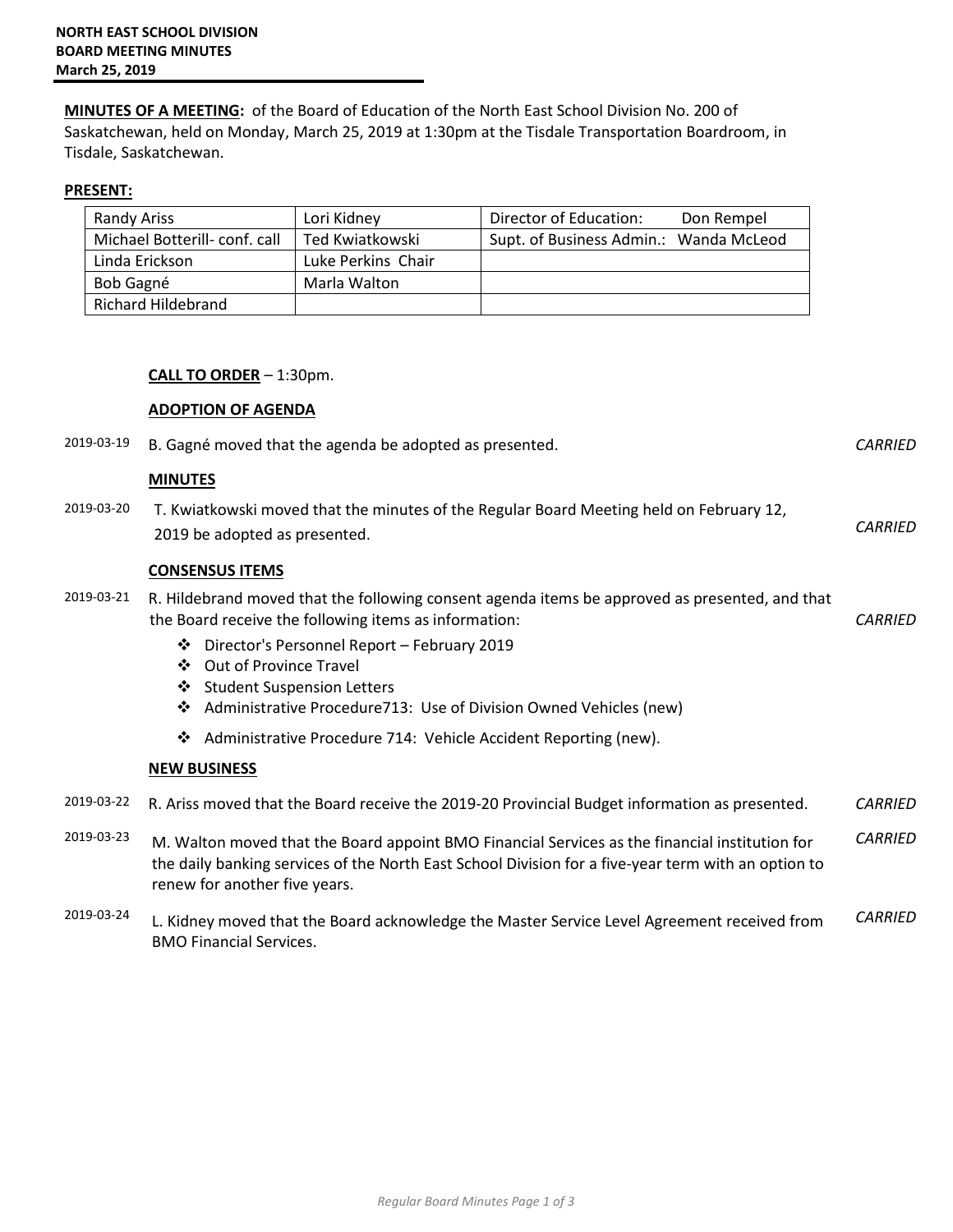2019-03-25 T. Kwiatkowski moved that the Board considers it necessary to borrow certain sums of money from time to time to meet current operating expenditures; *CARRIED*

NOW THEREFORE, be it resolved that:

1. The Board do borrow from BMO Financial Services ("the Bank") sums of money from time to time as required to meet current expenditures of the Board, provided that the total principal amount owed to the Bank at any one time shall not exceed the sum of Four Million Nine Hundred Thousand (\$4,900,000) Dollars.

- 2. Board Chair or Board Vice-Chair with any one of following officers:
	- Superintendent of Business Administration
	- Director of Education
	- Manager of Financial Services

(the "Officers")

Be and are hereby authorized for and on behalf of the Board:

a) to apply to the Bank for the aforesaid loan to the Board and to negotiate rates of interest; and

b) to obtain advance of monies from the Bank by way of overdraft on the Board's account or pursuant to promissory notes, loan agreements or other evidence of indebtedness from the Bank, as may be permitted or required by the Bank; and

c) to execute on behalf of the Board such bills, promissory notes or similar, or other forms of obligation as the Bank may require as evidence of and security for all sums borrowed hereunder, and each document executed as aforesaid shall be valid and binding upon the Board, according to its tenor and the Bank shall never be bound to inquire whether such officers are observing the limitations on their authority as set forth in this resolution.

3. All sums borrowed pursuant to paragraph 1 hereof or so much thereof as from time to time remains unpaid shall bear interest at rates per annum as mutually agreed between the Board and the Bank from time to time.

4. As security for repayment of money borrowed pursuant to paragraph 1 hereof, the Board hereby charges to and in favor of the Bank all the revenues of whatever nature and kind by such security documentation as the Bank may require in respect to the foregoing charge. The said charge shall be collateral to the obligation of the Board to repay with agreed interest on all sums borrowed from the Bank. The Bank shall not be bound to recover any such requisitions or other monies before being entitled to repayment from the Board.

5. The Bank shall be furnished with a certified copy of this resolution and a list of the Officers together with specimens of their signatures, and this resolution and the said list shall be binding on the Board until notice to the contrary or of any changes therein shall be given to the Manager of the Bank.

- 2019-03-26 R. Hildebrand moved that the Board approves the transportation by Horizon School Division to St. Brieux School of the students in the Pathlow-St. Brieux area that are within the North East School Division boundaries on a case-by-case basis, as decided by Administration during the 2019-20 school year. *CARRIED*
- 2019-03-27 M. Walton moved that the Board accept the letter of resignation dated March 4, 2019 from the Director of Education and approve the extension and adjustments to the contract of employment for the Director of Education with a term of July 1, 2019 to June 30, 2021. *CARRIED*